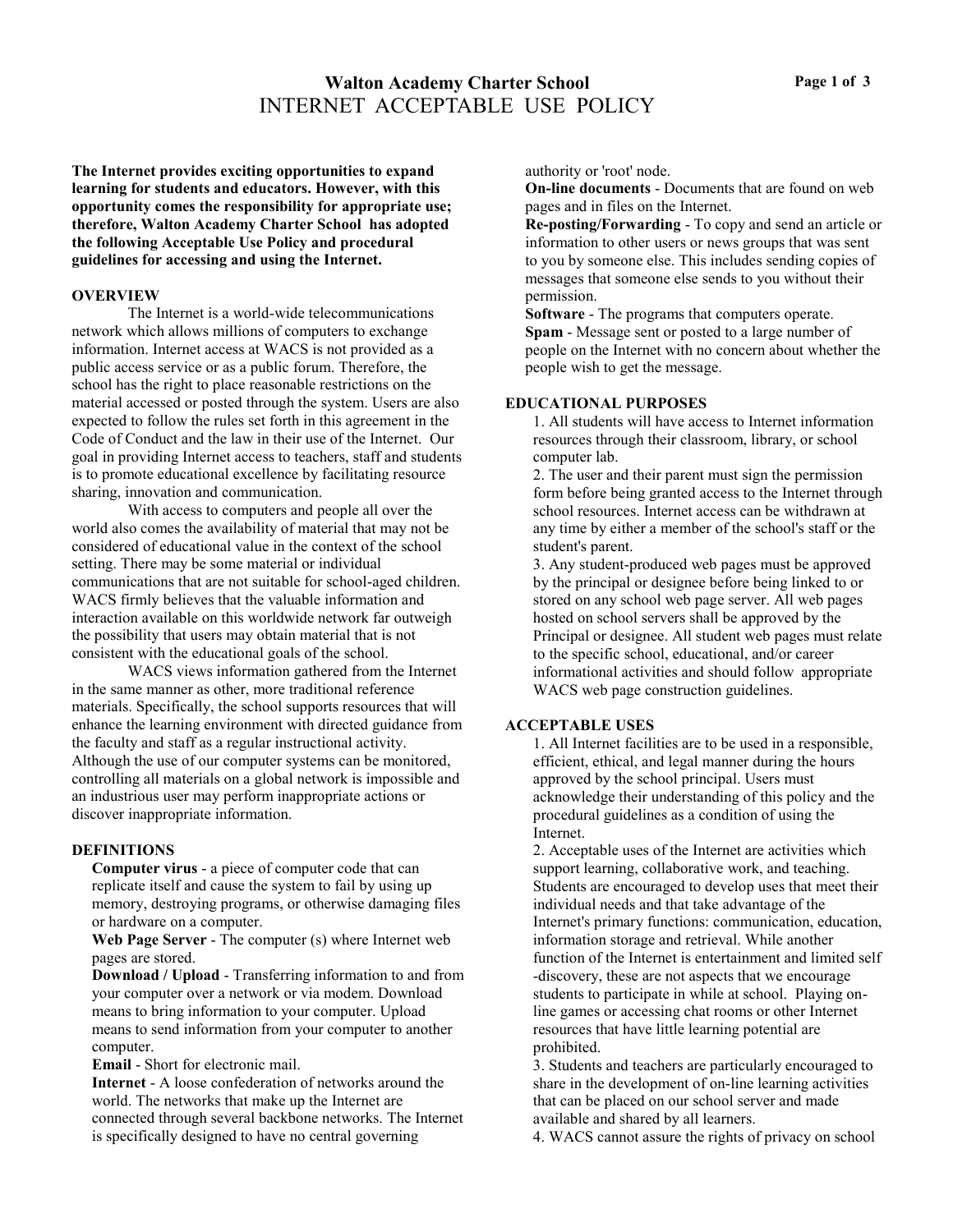computer systems. Parents have the right at any time to request to see the contents of their student's computer files.

5. Failure to adhere to this policy and these procedural guidelines may result in the suspension or revocation of the offender's privilege of access to the Internet or in other disciplinary actions.

### **UNACCEPTABLE USES**

Unacceptable uses of the Internet include but are not limited to the following:

1. Violating the conditions of the Code of Conduct especially those dealing with students' rights to privacy. 2. Attempting any unauthorized access to any computer system.

3. Downloading inappropriate materials, i.e. files, graphics, sound clips, and/or movies.

4. Re-posting personal communications without the author's prior consent.

5. Copying commercial software in violation of copyright law or other copyright protected material.

6. Using the network for financial gain or for any commercial or illegal activity.

7. Installing or storing any software on any WACS computer without the permission of the teacher or staff member responsible for the computer.

8. Making or attempting to make any changes in any configuration, password, or program on any computer or computer system without permission.

9. Using any WACS computer without permission of the teacher or staff member responsible for that computer. 10. Swearing, use of vulgarities or any other inappropriate language, pictures or gestures on the Internet in any form including written, graphic, voice phone, and real-time video applications.

**11. Attempting any unauthorized access to any computer system is illegal and will be treated as such.**

#### **MUTUAL RESPONSIBILITIES**

1. Teachers or those assisting students are responsible for:

a. teaching proper techniques and standards for participation;

b. guiding student access to appropriate areas of the Internet;

c. assuring that students understand that if they misuse the Internet they will lose their Internet access privileges; and

d. monitoring related concerns including the issues of privacy, software piracy, copyright infringement, e-mail etiquette, and the approved and intended use of Internet resources.

2. School Administrators will:

a. take appropriate disciplinary measures when students misuse the Internet; and

b. insure their teachers receive the guidance and training needed to fulfill their responsibilities.

3. Parents will indemnify WACS against any damage that

is caused by the student's inappropriate use of the system.

# **LIMITATION OF LIABILITY**

Walton Academy Charter School makes no warranties of any kind, whether expressed or implied for the service it is providing. Walton Academy Charter School will not be responsible for any damages a user may suffer, including loss of data. Walton Academy Charter School will not be responsible for the accuracy or quality of information obtained through any school Internet connection.

#### **PROCEDURAL GUIDELINES – EMAIL**

Users should practice proper email behavior:

1. Do not reveal your personal address or phone numbers or those of students or colleagues.

2. Never agree to meet in person anyone you have met online. Attempts by others to meet you should be reported to your parents and to school officials, if it takes place through school-provided resources.

3. Always report any messages you receive that make you feel uncomfortable or are inappropriate to parents and/or school officials, if it takes place through WACSprovided resources.

4. Be polite. Do not be abusive in your messages to others.

5. Use appropriate language. Do not swear, use vulgarities or any other inappropriate language.

6. Illegal activities are strictly forbidden.

7. WACS cannot assure the rights of privacy for email. People who operate the system can access email.

8. Messages relating to or in support of illegal activities may be reported to the authorities. Email produced in the scope of school work is public record.

9. Do not use computer resources in such a way that you disrupt the use of those resources or the network by other users.

10. All communications and information accessible via the network should be considered private property and should not be re-posted to others without permission from the author.

11. Posting chain letters or engaging in spamming is not permitted.

## **PROCEDURAL GUIDELINES - COMPUTER VIRUS PROTECTION**

Users must avoid knowingly or inadvertently spreading computer viruses.

1. Do not download files from unknown sources.

2. Always download files to a computer that has

adequate virus detection and protection installed.

3. Deliberate attempts to degrade or

disrupt system performance will be viewed as criminal activity under applicable state and federal law.